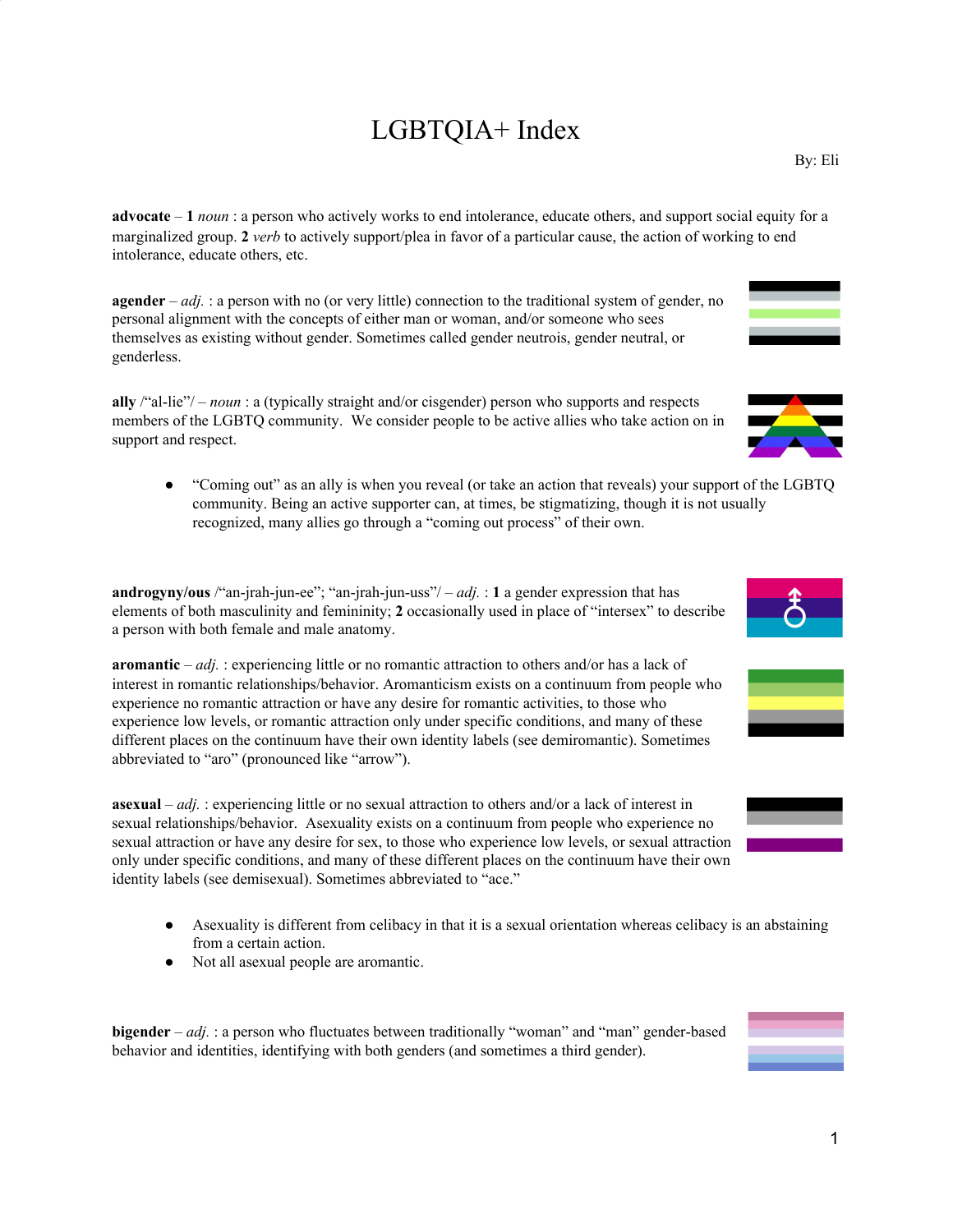**bicurious** – *adj.* : a curiosity about having attraction to people of the same gender/sex (similar to questioning).

**biological sex** – *noun* : a medical term used to refer to the chromosomal, hormonal and anatomical characteristics that are used to classify an individual as female or male or intersex. Often referred to as simply "sex," "physical sex," "anatomical sex," or specifically as "sex assigned at birth."

● Often seen as a binary but as there are many combinations of chromosomes, hormones, and primary/secondary sex characteristics, it's more accurate to view this as a spectrum (which is more inclusive of intersex people as well as trans\*-identified people).\* – Is commonly conflated with gender.

**biphobia** – *noun* : a range of negative attitudes (e.g., fear, anger, intolerance, invisibility, resentment, erasure, or discomfort) that one may have or express towards bisexual individuals. Biphobia can come from and be seen within the LGBTQ community as well as straight society. Biphobic – *adj.* : a word used to describe an individual who harbors some elements of this range of negative attitudes towards bisexual people.

- Example of bi-invisibility and bi-erasure would be the assumption that any man in a relationship with a woman is straight or anyone dating someone of the same gender means you're gay. In neither case do we assume anyone could be bisexual.
- Really important to recognize that many of our "stereotypes" of bisexual people they're overly sexual, greedy, it's just a phase – have harmful and stigmatizing effects (and that gay, straight, and many other queer individuals harbor these beliefs too).

**bisexual** – *adj.* : 1 a person who is emotionally, physically, and/or sexually attracted to males/men and females/women. **2**a person who is emotionally, physically, and/or sexually attracted to people of their gender and another gender . This attraction does not have to be equally split or indicate a level of interest that is the same across the genders or sexes an individual may be attracted to.

- Can simply be shortened to "bi."
- Many people who recognize the limitations of a binary understanding of gender may still use the word bisexual as their sexual orientation label, this is often because many people are familiar with the term bisexual (while less are familiar to the term pansexual).

**butch** – *noun & adj.* a person who identifies themselves as masculine, whether it be physically, mentally or emotionally. 'Butch' is sometimes used as a derogatory term for lesbians, but is also be claimed as an affirmative identity label.

**cisgender** /"siss-jendur"/ – *adj.* : a person whose gender identity and biological sex assigned at birth align (e.g., man and assigned male at birth). A simple way to think about it is if a person is not transgender, they are cisgender. The word cisgender can also be shortened to "cis."

- 
- "Cis" is a latin prefix that means "on the same side [as]" or "on this side [of]."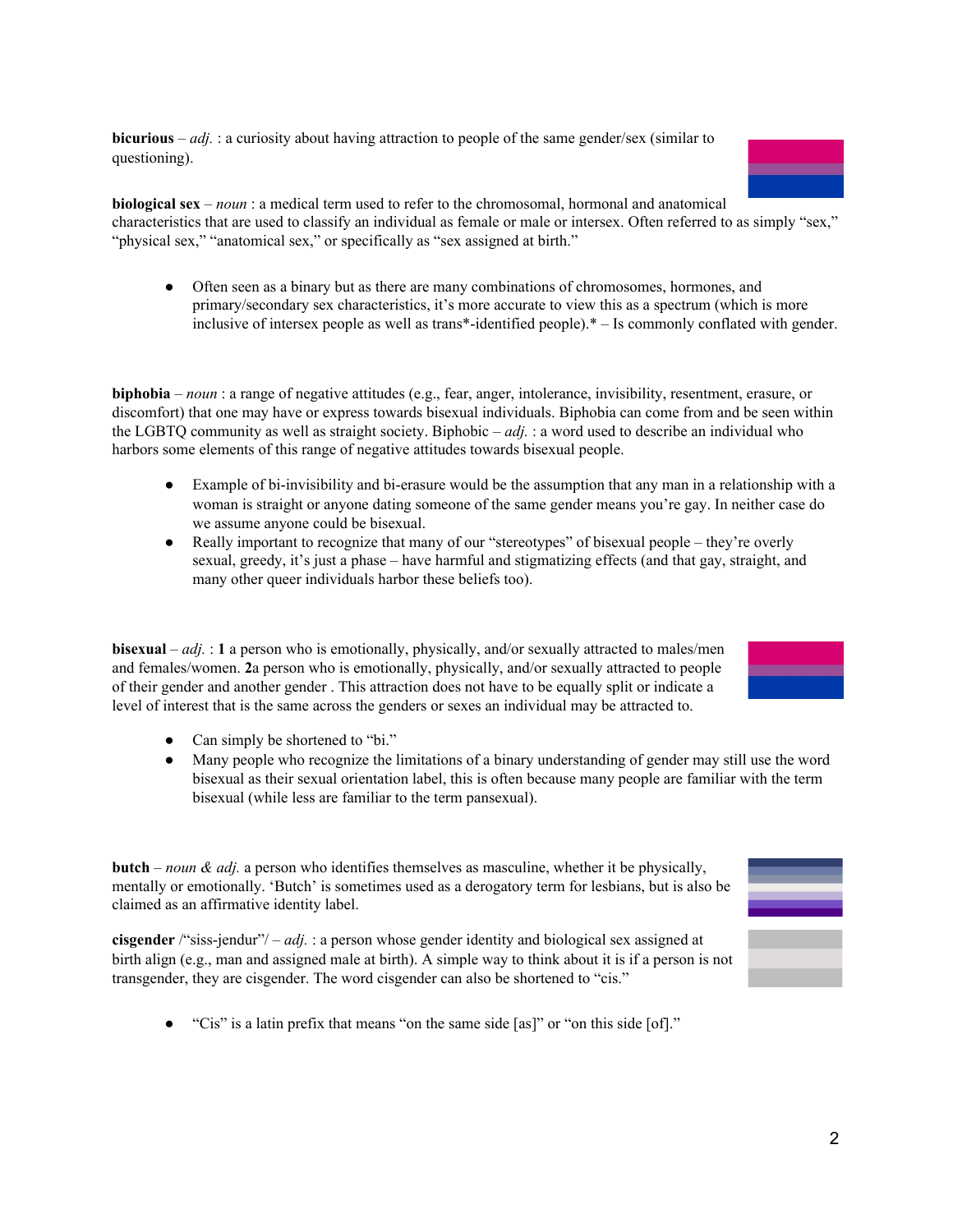**cissexism** – *noun* : behavior that grants preferential treatment to cisgender people, reinforces the idea that being cisgender is somehow better or more "right" than being transgender, and/or makes other genders invisible.

**cisnormativity** – *noun* : the assumption, in individuals or in institutions, that everyone is cisgender, and that cisgender identities are superior to trans\* identities or people. Leads to invisibility of non-cisgender identities.

**closeted** –  $adj.$  : an individual who is not open to themselves or others about their (queer) sexuality or gender identity. This may be by choice and/or for other reasons such as fear for one's safety, peer or family rejection or disapproval and/or loss of housing, job, etc. Also known as being "in the closet." When someone chooses to break this silence they "come out" of the closet. (See coming out)

**coming Out** – **1** the process by which one accepts and/or comes to identify one's own sexuality or gender identity (to "come out" to oneself). **2** The process by which one shares one's sexuality or gender identity with others (to "come out" to friends, etc.).

● This is a continual, life-long process. Everyday, all the time, one has to evaluate and re-evaluate who they are comfortable coming out to, if it is safe, and what the consequences might be.

**constellation** – *noun* : a way to describe the arrangement or structure of a polyamorous relationship.

**cross-dresser** – *noun* : someone who wears clothes of another gender/sex.

**demiromantic** – *adj.* : little or no capacity to experience romantic attraction until a strong sexual or emotional connection is formed with another individual, often within a sexual relationship.

**demisexual** – *adj.* : little or no capacity to experience sexual attraction until a strong romantic or emotional connection is formed with another individual, often within a romantic relationship.

**drag king** – *noun* : someone who performs masculinity theatrically.

**drag queen** – *noun* : someone who performs femininity theatrically.

**dyke** – *noun* : referring to a masculine presenting lesbian. While often used derogatorily, it can is adopted affirmatively by many lesbians (both more masculine and more feminine presenting lesbians not necessarily masculine ones) as a positive self-identity term.

**fag(got)** – *noun* : derogatory term referring to a gay person, or someone perceived as queer. Occasionally used as an self-identifying affirming term by some gay men, at times in the shortened form 'fag'.

**femme** – (noun & adj) someone who identifies themselves as feminine, whether it be physically, mentally or emotionally. Often used to refer to a feminine-presenting queer woman.











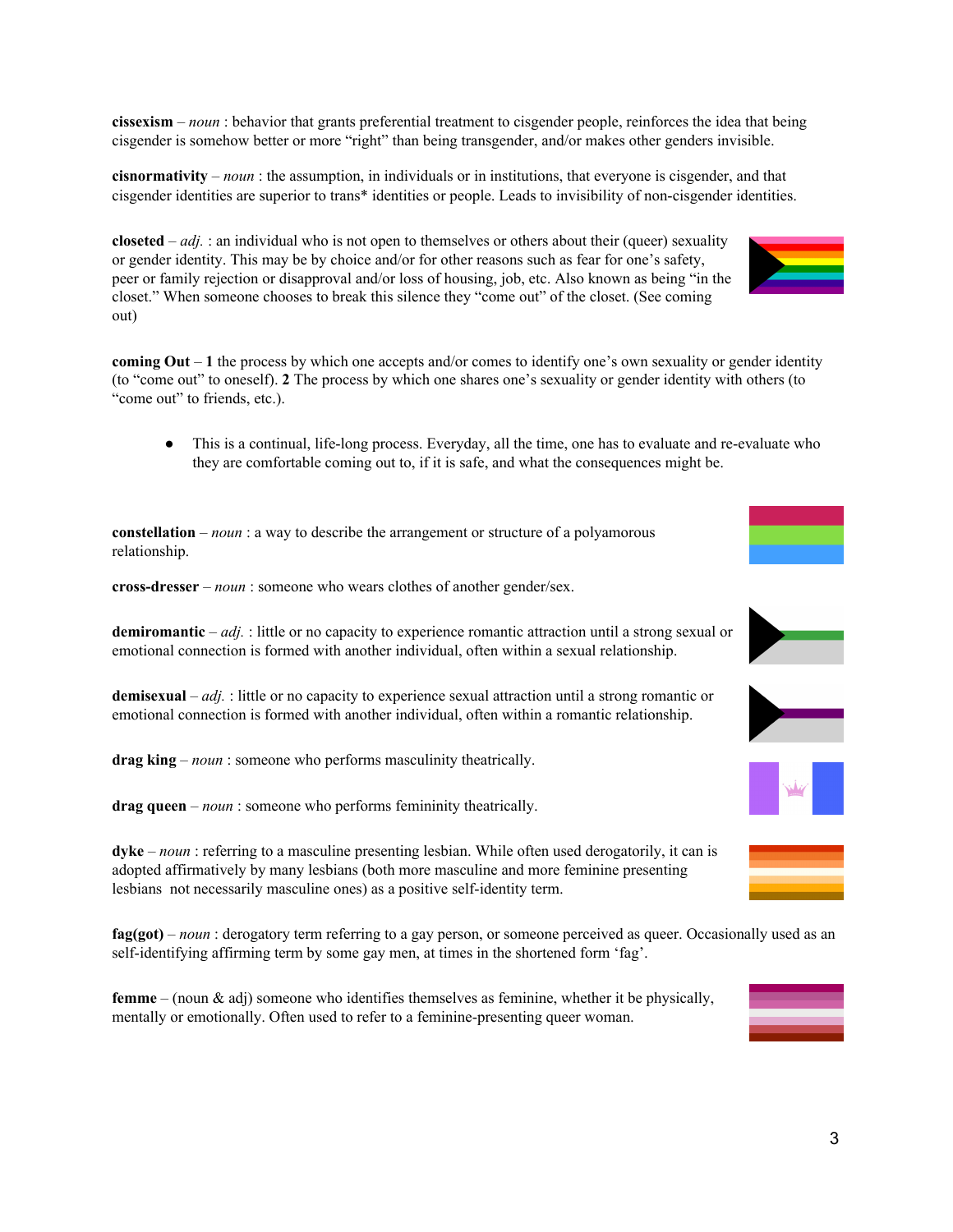**fluid(ity)** –  $adj.$  generally with another term attached, like gender-fluid or fluid-sexuality, fluid(ity) describes an identity that may change or shift over time between or within the mix of the options available (e.g., man and woman, bi and straight).

**FtM / F2M; MtF / M2F** – *abbreviation* : female-to-male transgender or transsexual person; male-to-female transgender or transsexual person.

**gay** –  $adj.$  : : : 1 individuals who are primarily emotionally, physically, and/or sexually attracted to members of the same sex and/or gender. More commonly used when referring to men who are attracted to other men, but can be applied to women as well. **2** An umbrella term used to refer to the queer community as a whole, or as an individual identity label for anyone who does not identify as heterosexual.

● "Gay" is a word that's had many different meanings throughout time. In the 12th century is meant "happy," in the 17th century it was more commonly used to mean "immoral" (describing a loose and pleasure-seeking person), and by the 19th it meant a female prostitute (and a "gay man" was a guy who had sex with female prostitutes a lot). It wasn't until the 20th century that it started to mean what it means today. Interesting, right?

**gender binary** – *noun* : the idea that there are only two genders and that every person is one of those two.

**gender expression** – *noun* : the external display of one's gender, through a combination of dress, demeanor, social behavior, and other factors, generally made sense of on scales of masculinity and femininity. Also referred to as "gender presentation."

**gender fluid**– *adj.* :: gender fluid is a gender identity best described as a dynamic mix of boy and girl. A person who is gender fluid may always feel like a mix of the two traditional genders, but may feel more man some days, and more woman other days.

**gender identity** – *noun* : the internal perception of an one's gender, and how they label themselves, based on how much they align or don't align with what they understand their options for gender to be. Common identity labels include man, woman, genderqueer, trans, and more. Often confused with biological sex, or sex assigned at birth.

**gender neutrois** – *adj.* : see agender.

**gender non-conforming** – *adj.* : **1** a gender expression descriptor that indicates a non-traditional gender presentation (masculine woman or feminine man) **2** a gender identity label that indicates a person who identifies outside of the gender binary. Often abbreviated as "GNC."

**gender normative / gender straight** – *adj.* : someone whose gender presentation, whether by nature or by choice, aligns with society's gender-based expectations.

**genderqueer** – *adj.* : a gender identity label often used by people who do not identify with the binary of man/woman; or as an umbrella term for many gender non-conforming or non-binary identities (e.g., agender, bigender, genderfluid).

• may combine aspects man and woman and other identities (bigender, pangender);









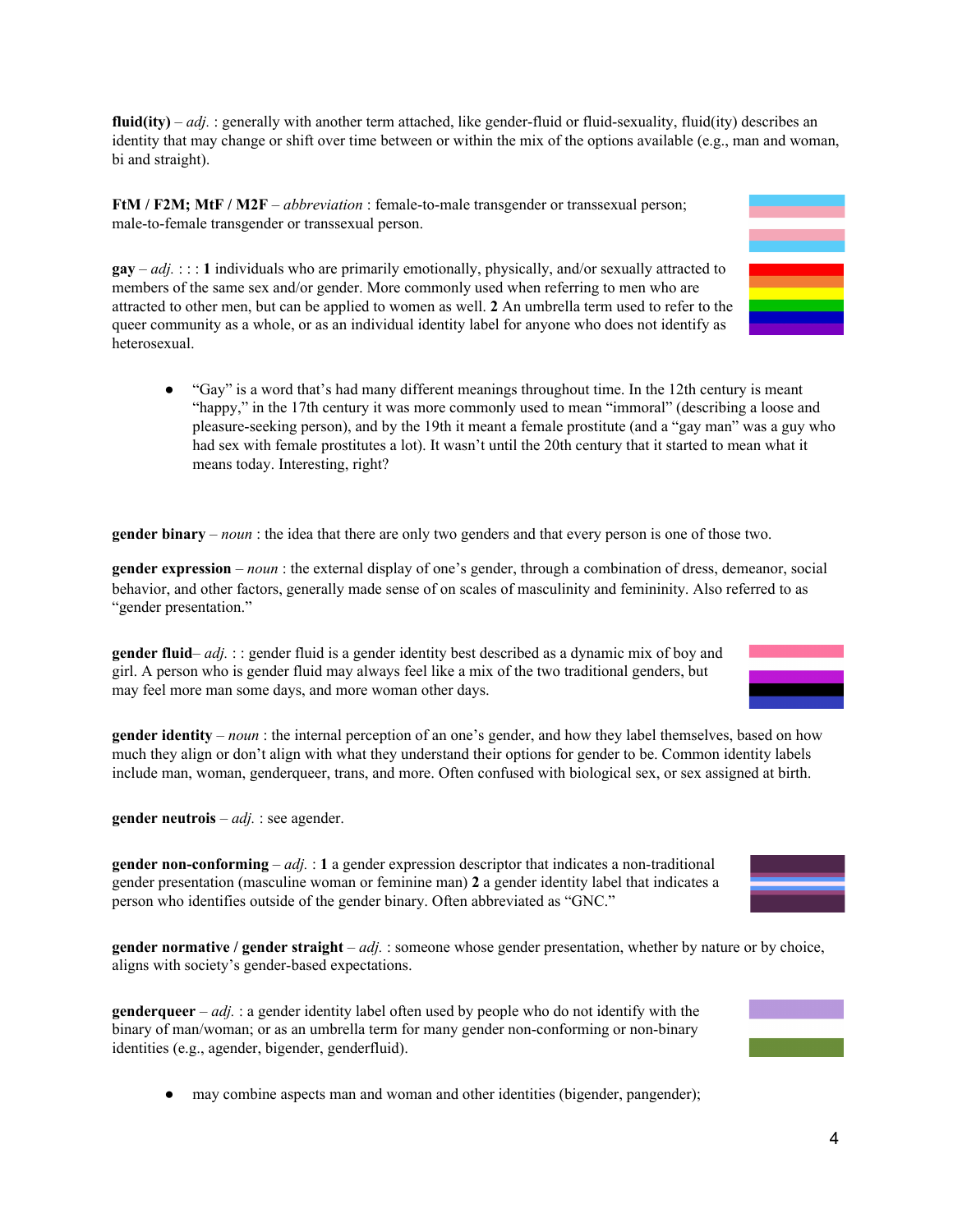- not having a gender or identifying with a gender (genderless, agender);
- moving between genders (genderfluid);
- third gender or other-gendered; includes those who do not place a name to their gender having an overlap of, or blurred lines between, gender identity and sexual and romantic orientation.

**gender variant** – *adj.* : someone who either by nature or by choice does not conform to gender-based expectations of society (e.g. transgender, transsexual, intersex, gender-queer, cross-dresser, etc).

**heteronormativity** – *noun* : the assumption, in individuals or in institutions, that everyone is heterosexual (e.g. asking a woman if she has a boyfriend) and that heterosexuality is superior to all other sexualities. Leads to invisibility and stigmatizing of other sexualities. Heteronormativity also leads us to assume that only masculine men and feminine women are straight.

**hermaphrodite** – *noun* : an outdated medical term previously used to refer to someone who was born with some combination of typically-male and typically-female sex characteristics. It's considered stigmatizing and inaccurate. *See intersex.*

**heteronormativity** – *noun* : the assumption, in individuals and/or in institutions, that everyone is heterosexual and that heterosexuality is superior to all other sexualities. Leads to invisibility and stigmatizing of other sexualities: *when learning a woman is married, asking her what her* husband's *name is.* Heteronormativity also leads us to assume that only masculine men and feminine women are straight.

**heterosexism** – *noun* : behavior that grants preferential treatment to heterosexual people, reinforces the idea that heterosexuality is somehow better or more "right" than queerness, and/or makes other sexualities invisible.

**heterosexual** – *adj.* : a person primarily emotionally, physically, and/or sexually attracted to members of the opposite sex. Also known as straight.

**homophobia** – *noun* : an umbrella term for a range of negative attitudes (e.g., fear, anger, intolerance, resentment, erasure, or discomfort) that one may have towards members of LGBTQ community. The term can also connote a fear, disgust, or dislike of being perceived as LGBTQ. Homophobic – *adj.* : a word used to describe an individual who harbors some elements of this range of negative attitudes towards gay people.

- The term can be extended to bisexual and transgender people as well; however, the terms biphobia and transphobia are used to emphasize the specific biases against individuals of bisexual and transgender communities.
- May be experienced inwardly by someone who identifies as queer (internalized homophobia).

**homosexual** – *adj. & noun* : a person primarily emotionally, physically, and/or sexually attracted to members of the same sex/gender. This [medical] term is considered stigmatizing (particularly as a noun) due to its history as a category of mental illness, and is discouraged for common use (use gay or lesbian instead).

● Until 1973 "Homosexuality" was classified as a mental disorder in the DSM Diagnostic and Statistical Manual of Mental Disorders. This is just one of the reasons that there are such heavy negative and clinical connotations with this term.

5





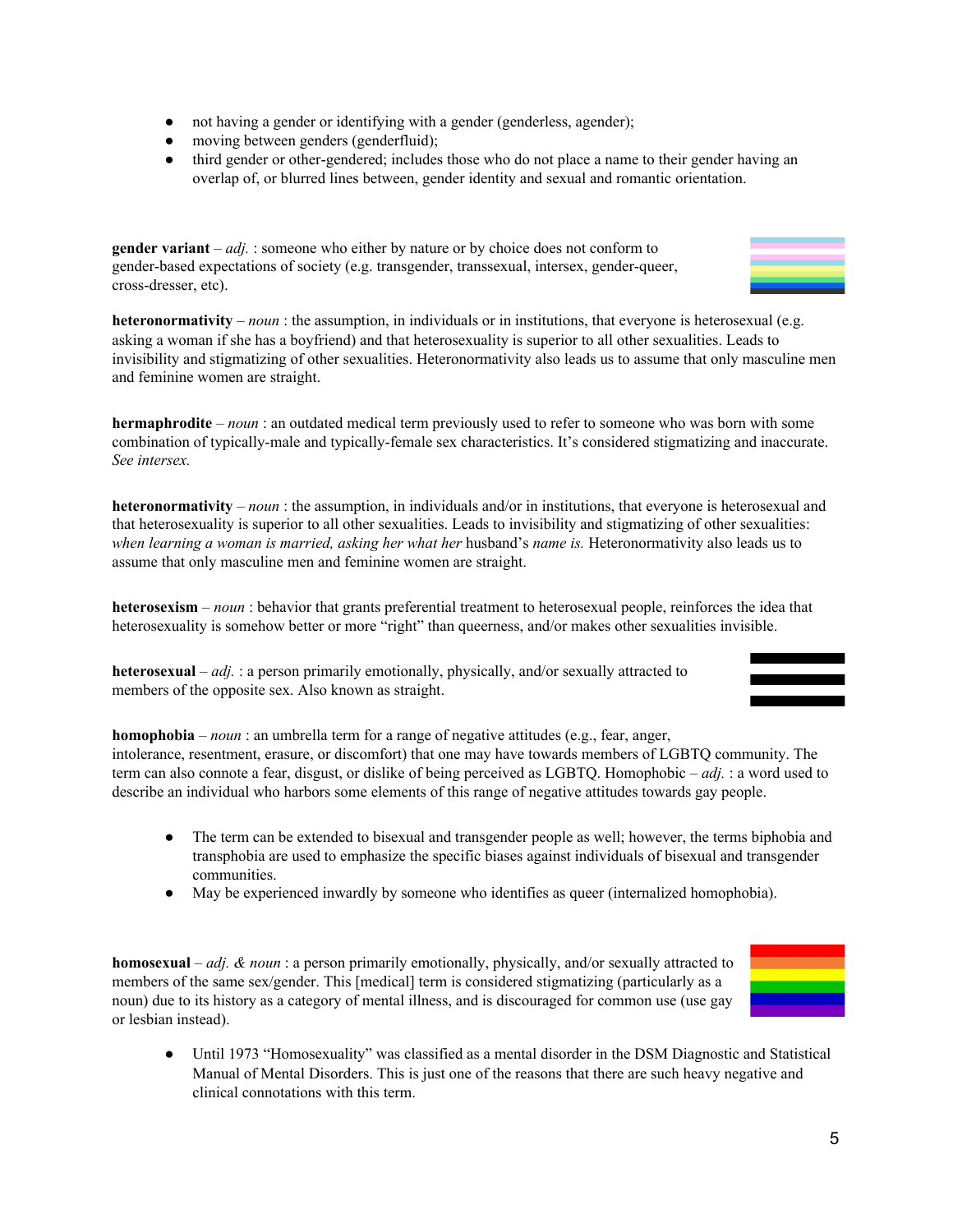• There was a study done prior to DADT (Don't Ask, Don't Tell) being revoked about peoples' feelings towards open queer service members. When asked, "How do you feel about open gay and lesbian service members," there was about 65% support (at the time)." When the question was changed to, "How do you feel about open homosexual service members," the same demographic of people being asked – support drops over 20%. There are different connotations to the word homosexual than there are to gay/lesbian individuals for both straight and queer people.

**intersex** – *adj.* : term for a combination of chromosomes, gonads, hormones, internal sex organs, and genitals that differs from the two expected patterns of male or female. Formerly known as hermaphrodite (or hermaphroditic), but these terms are now outdated and derogatory.

**lesbian** – *noun & adj.* women who have the capacity to be attracted romantically, erotically, and/or emotionally to some other women.

**LGBTQ; GSM; DSG** – *abbreviations* : shorthand or umbrella terms for all folks who have a non-normative (or queer) gender or sexuality, there are many different initialisms people prefer. LGBTQ is Lesbian Gay Bisexual Transgender and Queer and/or Questioning (sometimes people at  $a + at$  the end in an effort to be more inclusive); GSM is Gender and Sexual Minorities; DSG is Diverse Sexualities and Genders. Other options include the initialism GLBT or LGBT and the acronym QUILTBAG (Queer [or Questioning] Undecided Intersex Lesbian Trans\* Bisexual Asexual [or Allied] and Gay [or Genderqueer]).

• There is no "correct" initialism or acronym — what is preferred varies by person, region, and often evolves over time.

**lipstick lesbian** – *noun* : Usually refers to a lesbian with a feminine gender expression. Can be used in a positive or a derogatory way. Is sometimes also used to refer to a lesbian who is assumed to be (or passes for) straight.



**MSM / WSW** – *abbreviations* : men who have sex with men or women who have sex with women, to distinguish sexual behaviors from sexual identities: *because a man is straight, it, doesn't mean he's not having sex with men*. Often used in the field of HIV/Aids education, prevention, and treatment.

Mx. / "mix" or "schwa" / – an honorific (e.g. Mr., Ms., Mrs., etc.) that is gender neutral. It is often the option of choice for folks who do not identify within the gender binary: *Mx. Smith is a great, teacher.,,*

**outing** – *verb* : involuntary or unwanted disclosure of another person's sexual orientation, gender identity, or intersex status.

**pansexual** – *adj.* : a person who experiences sexual, romantic, physical, and/or spiritual attraction for members of all gender identities/,,,expressions. Often shortened to "pan."



**PGPs** – *abbreviation* : preferred gender pronouns. Often used during introductions, becoming more common in educational institutions. Many suggest removing the "preferred," because it indicates flexibility and/or the power for the speaker to decide which pronouns to use for someone else.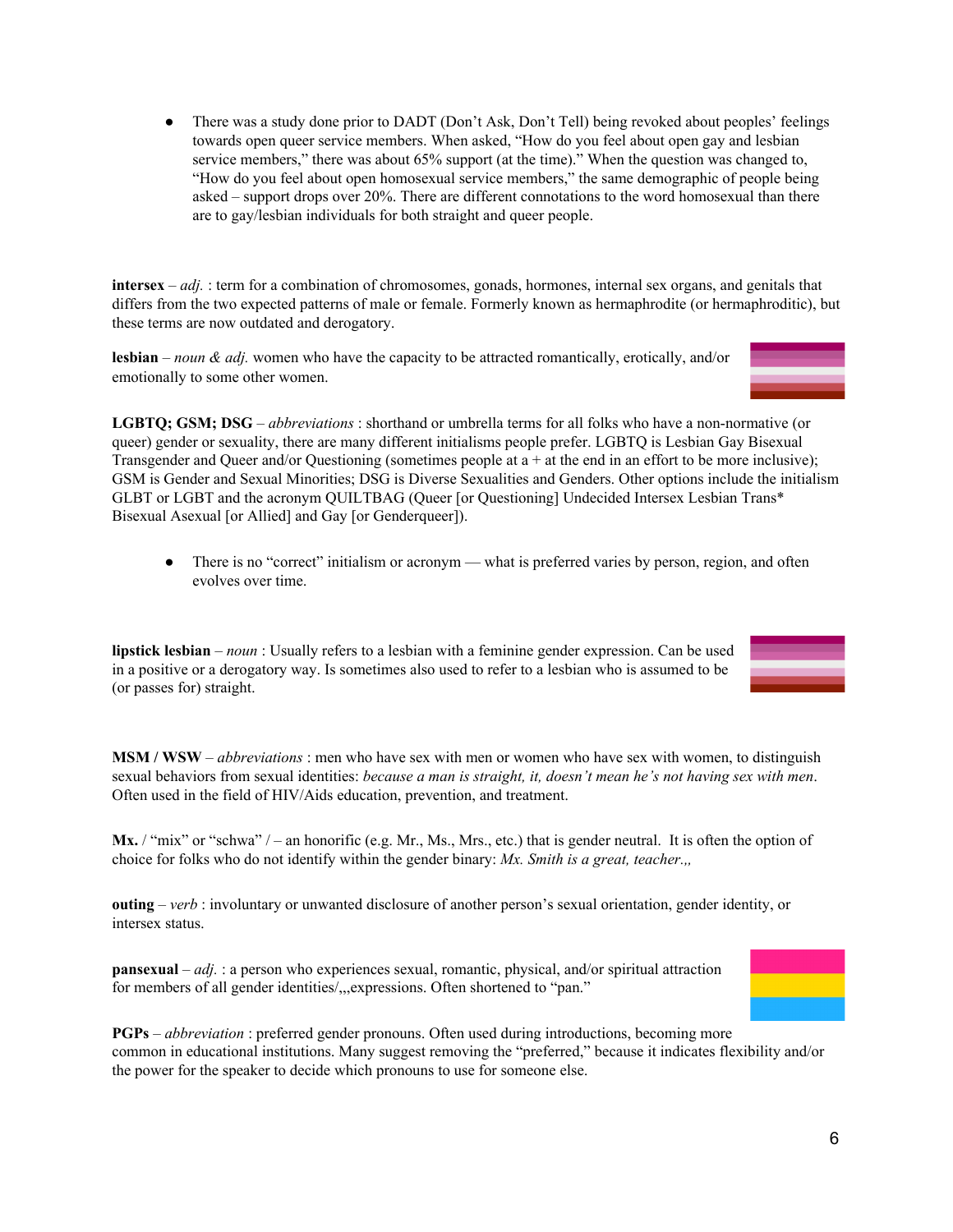**polyamory / polyamorous** – *noun, adj.* refers to the practice of, desire to, or orientation towards having ethically, honest, and consensual non-monogamous relationships (i.e. relationships that may include multiple partners). This may include open relationships, polyfidelity (which involves more than two people being in romantic and/or sexual relationships which is not open to additional partners), amongst many other set-ups.

**pronouns** – *noun* a word that can function by itself as a noun phrase and that refers either to the participants in the discourse (e.g., *I*, *you* ) or to someone or something mentioned elsewhere in the discourse (e.g., *she*, *he, they* ). a transgender person may change their pronouns, like I did. I was born she/her, but I am now he/they.

**queer** – *adj.* : used as an umbrella term to describe individuals who don't identify as straight. Also used to describe people who have a non-normative gender identity, or as a political affiliation. Due to its historical use as a derogatory term, it is not embraced or used by all members of the LGBTQ community. The term "queer" can often be use interchangeably with LGBTQ (e.g., "queer folks" instead of "LGBTQ folks").

- If a person tells you they are not comfortable with you referring to them as queer, don't. Always respect individual's preferences when it comes to identity labels, particularly contentious ones (or ones with troubled histories) like this.
- Use the word queer only if you are comfortable explaining to others what it means, because some people feel uncomfortable with the word, it is best to know/feel comfortable explaining why you choose to use it if someone inquires.

**questioning** – *verb, adj.* an individual who or time when someone is unsure about or exploring their own sexual orientation or gender identity.

**QPOC / QTPOC** – *abbreviation* : initialisms that stand for queer people of color and queer and/or trans people of color.

**romantic attraction** – *noun* : a capacity that evokes the want to engage in romantic intimate behavior (e.g., dating, relationships, marriage), experienced in varying degrees (from little-to-none, to intense). Often conflated with sexual attraction, emotional attraction, and/or spiritual attraction.

**same gender loving (SGL)** – *adj.* : sometimes used by some members of the African-American or Black community to express an non-straight sexual orientation without relying on terms and symbols of European descent.

**sex assigned at birth (SAAB)** – *abbreviation* : a phrase used to intentionally recognize a person's assigned sex (not gender identity). Sometimes called "designated sex at birth" (DSAB) or "sex coercively assigned at birth" (SCAB), or specifically used as "assigned male at birth" (AMAB) or "assigned female at birth" (AFAB): *Jenny was assigned male at birth, but identifies as a woman.*

**sexual attraction** – *noun* : a capacity that evokes the want to engage in physical intimate behavior (e.g., kissing, touching, intercourse), experienced in varying degrees (from little-to-none, to intense). Often conflated with romantic attraction, emotional attraction, and/or spiritual attraction.





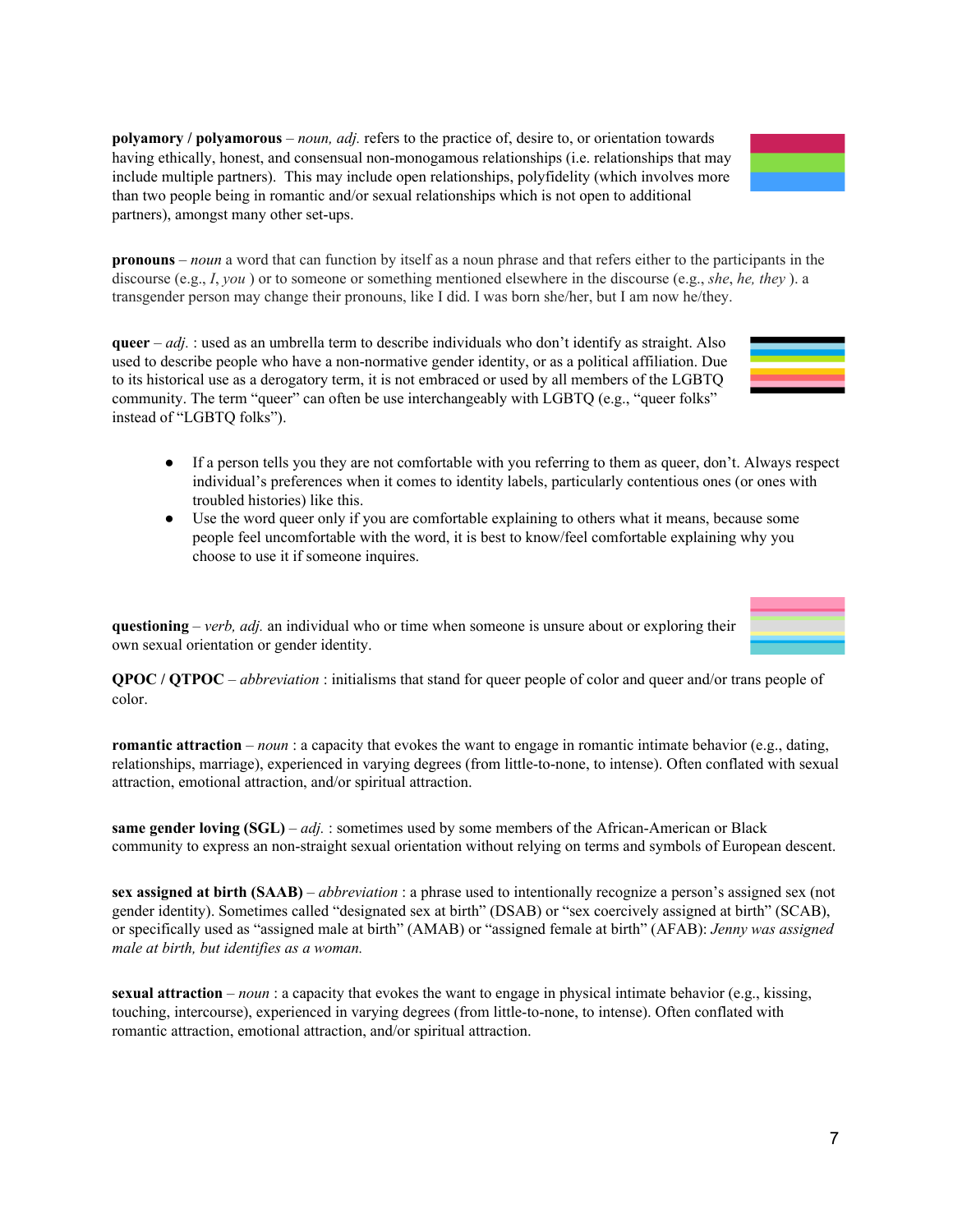**sexual orientation** – *noun* : the type of sexual, romantic, emotional/spiritual attraction one has the capacity to feel for some others, generally labeled based on the gender relationship between the person and the people they are attracted to. Often confused with sexual preference.

**sexual preference** – *noun* : the types of sexual intercourse, stimulation, and gratification one likes to receive and participate in. Generally when this term is used, it is being mistakenly interchanged with "sexual orientation," creating an illusion that one has a choice (or "preference") in who they are attracted to.

**sex reassignment surgery (SRS)** – *noun* : used by some medical professionals to refer to a group of surgical options that alter a person's biological sex. "Gender confirmation surgery" is considered by many to be a more affirming term. In most cases, one or multiple surgeries are required to achieve legal recognition of gender variance. Some refer to different surgical procedures as "top" surgery and "bottom" surgery to discuss what type of surgery they are having without having to be more explicit.

**stealth** – *adj.* : a trans person who is not "out" as trans, and is perceived by others as cisgender.

**straight** – *adj.* : a person primarily emotionally, physically, and/or sexually attracted to people who are not their same sex/gender. A more colloquial term for the word heterosexual.

**top surgery** – *noun* : this term refers to surgery for the construction of a male-type chest or breast augmentation for a female-type chest.

**trans** – *adj.* : An umbrella term covering a range of identities that transgress socially defined gender norms. Trans with an asterisk is often used in written forms (not spoken) to indicate that you are referring to the larger group nature of the term, and specifically including non-binary identities, as well as transgender men (trans men) and transgender women (trans women).

**transgender** – *adj.* : A person who lives as a member of a gender other than that assigned at birth based on anatomical sex.

- Because sexuality labels (e.g., gay, straight, bi) are generally based on the relationship between the person's gender and the genders they are attracted to, trans\* sexuality can be defined in a couple of ways. Some people may choose to self-identify as straight, gay, bi, lesbian, or pansexual (or others, using their gender identity as a basis), or they might describe their sexuality using other-focused terms like gynesexual, androsexual, or skoliosexual (see full list for definitions for these terms.
- A trans person can be straight, gay, bisexual, queer, or any other sexual orientation.

**transition / transitioning** – *noun, verb* this term is primarily used to refer to the process a trans\* person undergoes when changing their bodily appearance either to be more congruent with the gender/sex they feel themselves to be and/or to be in harmony with their preferred gender expression.

**transman; transwoman** – *adjective* : An AFAB transgender person who is a man; an AMAB transgender person who is a woman.

**transphobia** – *noun* : the fear of, discrimination against, or hatred of trans\* people, the trans\* community, or gender ambiguity. Transphobia can be seen within the queer community, as well as in general society. Transphobia is often manifested in violent and deadly means. While the exact numbers and percentages aren't incredibly solid on this, it's safe to say that trans\* people are far more likely than their cisgender peers (including LGB people) to be the victims